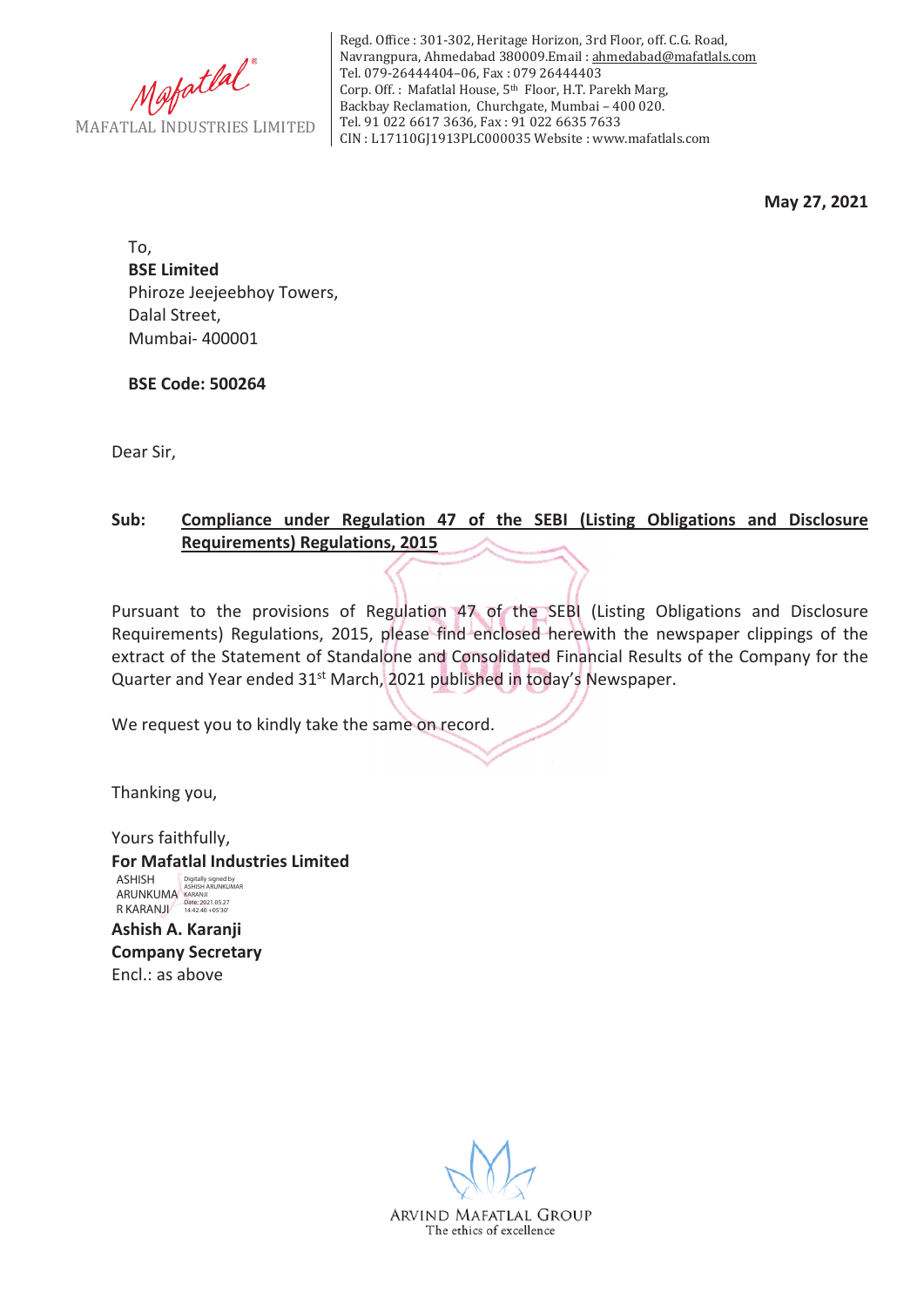$\overline{\mathbf{12}}$ 

T

## FINANCIAL EXPRESS iЫ  $\overline{1}$

|                                        | Tel: 079-26444404-06; Fax: 079-26444403 Email: ahmedabad@mafatlals.com; Website: www.mafa tlals.com<br>EXTRACT OF STATEMENT OF STANDALONE AND CONSOLIDATED FINANCIAL RESULTS FOR                                                                                                                                                                                                                                                                                                                                                                                                                                                                                                         | Corporate Identification No.: L17110GJ1913PLC000035<br>THE QUARTER AND YEAR ENDED 31st MARCH, 2021 |                                                                                        | <b>Standalone</b>                                                               |                                                                                          |                                                                                                                 |                                                                                 |                                                                                        | <b>Consolidated</b>                                                             |                                                                                                      | (そ in lakhs)                                                                                      |  |
|----------------------------------------|------------------------------------------------------------------------------------------------------------------------------------------------------------------------------------------------------------------------------------------------------------------------------------------------------------------------------------------------------------------------------------------------------------------------------------------------------------------------------------------------------------------------------------------------------------------------------------------------------------------------------------------------------------------------------------------|----------------------------------------------------------------------------------------------------|----------------------------------------------------------------------------------------|---------------------------------------------------------------------------------|------------------------------------------------------------------------------------------|-----------------------------------------------------------------------------------------------------------------|---------------------------------------------------------------------------------|----------------------------------------------------------------------------------------|---------------------------------------------------------------------------------|------------------------------------------------------------------------------------------------------|---------------------------------------------------------------------------------------------------|--|
|                                        |                                                                                                                                                                                                                                                                                                                                                                                                                                                                                                                                                                                                                                                                                          | For the three months                                                                               |                                                                                        |                                                                                 | For the year<br>ended on                                                                 |                                                                                                                 | For the three months                                                            |                                                                                        |                                                                                 | For the year<br>ended on                                                                             |                                                                                                   |  |
| ISr.<br>No.                            | <b>PARTICULARS</b>                                                                                                                                                                                                                                                                                                                                                                                                                                                                                                                                                                                                                                                                       | 31st Mar.<br>2021                                                                                  | ended on<br>31st Dec.<br>2020<br><b>Unaudited Unaudited Unaudited</b>                  | 31st Mar,<br>2020                                                               | 31st Mar.<br>2021<br><b>Audited</b>                                                      | 31st Mar.<br>2020<br><b>Audited</b>                                                                             | 31st Mar.<br>2021                                                               | ended on<br>31st Dec.<br>2020<br><b>Unaudited Unaudited Unaudited</b>                  | 31st Mar.<br>2020                                                               | 31st Mar.<br>2021<br><b>Audited</b>                                                                  | 31st Mar:<br>2020<br><b>Audited</b>                                                               |  |
| $\overline{1}$<br>2.<br>3.<br>15.<br>6 | <b>Total Income from Operations</b><br>Net Profit / (Loss) for the period<br>(before Tax, Exceptional and/or Extraordinary items)<br>Net Profit / (Loss) for the period before tax).<br>(after Exceptional and / or Extraordinary items)<br>Net Profit / (Loss) for the period after tax<br>(after Exceptional and/or Extraordinary items)<br>Total Comprehensive Income for the period<br>[Comprising Profit / (Loss) for the period (after tax)<br>and Other Comprehensive Income (after tax)]<br><b>Equity Share Capital</b><br>Reserves (excluding Revaluation Reserve)<br>(Loss) / earnings per share<br>(face value of Rs. 10/- per share) (not annualized)<br>- Basic and Diluted | 22.192.54<br>(285.46)<br>(617.72)<br>(882.11)<br>7,031.44<br>1.392.43<br>(6.39)                    | 19,391.04<br>(898.90)<br>(2,830.91)<br>(2,830.91)<br>(2.519.24)<br>1,391.28<br>(20.35) | 22.592.84<br>292.92<br>(372.50)<br>(407.37)<br>(9.680.03)<br>1.391.28<br>(2.93) | (5,027.65)<br>(9, 111.03)<br>(9,375.42)<br>18,173.89<br>1,392.43<br>45.270.66<br>(67.38) | 63.784.20 1.06.212.31<br>123.25<br>(1,335.93)<br>(1,370.80)<br>(22, 266, 40)<br>1.391.28<br>27,064.67<br>(9.85) | 22.232.93<br>(294.34)<br>(626.60)<br>(892.25)<br>7,021.30<br>1,392.43<br>(6.46) | 19,406.84<br>(904.65)<br>(2.836.66)<br>(2,836.66)<br>(2.524.99)<br>1,391.28<br>(20.39) | 22.597.43<br>292.92<br>(372.50)<br>(407.37)<br>(9,680.03)<br>1,391.28<br>(2.93) | 63,852.03<br>(5.047.78)<br>(9.131.16)<br>(9,396.81)<br>18,152,50<br>1,392.43<br>45,256.20<br>(67.53) | 1,06,230.32<br>123.25<br>(1,335.93)<br>(1,370.80)<br>22,266.40<br>1.391.28<br>27,071.60<br>(9.85) |  |